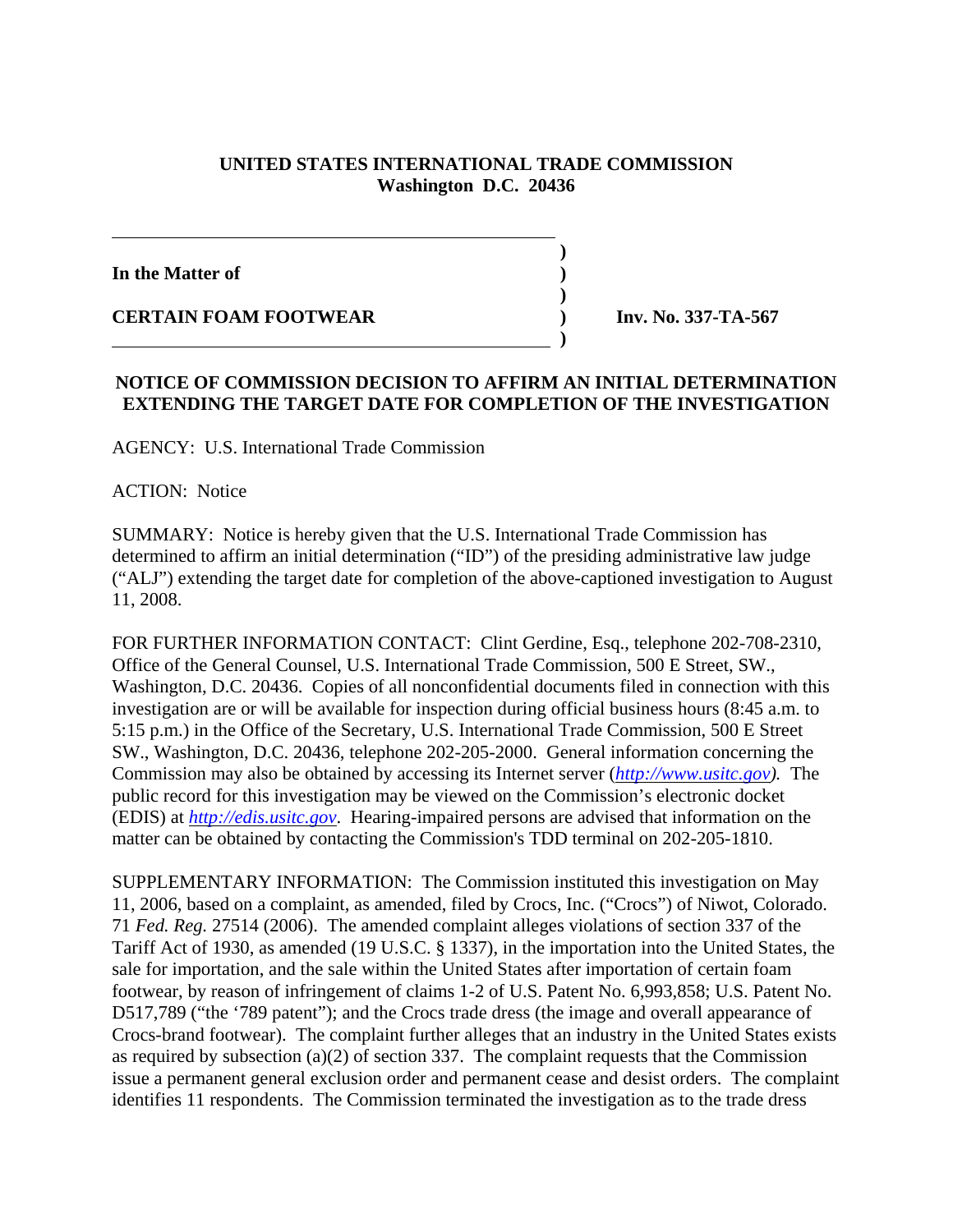allegation on September 11, 2006. A twelfth respondent was added to the investigation on October 10, 2006. Five respondents have been terminated from the investigation on the basis of a consent order or a settlement agreement.

On September 29, 2006, Crocs moved for summary determination of infringement of the '789 patent. Six respondents moved for summary determination of non-infringement of the '789 patent on various dates in October 2006. Those respondents included Double Diamond Distribution Ltd.; Gen-X Sports Inc.; Old Dominion Footwear; Collective Licensing International, LLC; Effervescent, Inc.; and Holey Soles Holdings, Ltd. (collectively, "respondents"). Crocs' motion for summary determination of infringement was opposed by the respondents and the Commission investigative attorney (IA). The motions for summary determination of non-infringement were opposed by Crocs and the IA.

On November 7, 2006, ALJ issued an ID granting respondents' motions for summary determination of non-infringement of the '789 patent and denying Crocs' motion. Crocs and the IA petitioned for review of the ID pursuant to 19 C.F.R. § 210.43(a) on November 15, 2006. Respondents opposed the petitions on November 22, 2006. The IA filed a motion for leave to file a reply, with reply attached, on November 28, 2006.

 On December 21, 2006, the Commission issued a notice denying the IA's motion and determining to review-in-part the ID to the extent that the ALJ granted the motions for summary determination of non-infringement of the '789 patent as to each respondent except for respondent Old Dominion Footwear (ODF), as no party challenged the ALJ's finding as to ODF.

On January 8 and January 16, 2007, respectively, the remaining respondents filed briefs and reply briefs in support of the ALJ determination, and complainant Crocs and the IA filed briefs and reply briefs in opposition. On February 15, 2007, the Commission issued an Order of Vacatur and Remand of Initial Determination.

On February 22, 2007, the ALJ issued an ID extending the target date of this investigation to August 11, 2008, and the deadline for his final initial determination to April 11, 2008. He stated that the extension was necessary because he will be on extended medical leave and his docket for 2007 is extremely crowded. On March 1, 2007, Crocs petitioned for review of the subject ID, claiming it would be prejudiced by the delay, and on March 8, 2007, the IA and the respondents filed briefs in opposition to Crocs' petition.

On March 26, 2007, the Commission issued a notice determining to review the ID. Having reviewed the record in this investigation, including the ID and the parties' briefs, the Commission has determined to affirm the subject ID. In doing so, the Commission assumes that the ALJ will, as suggested in the subject ID, reschedule the hearing and target date if there is a settlement in one of his other investigations that are pending in 2007. The Commission assumes that the ALJ will also reschedule this investigation if his schedule otherwise permits an earlier